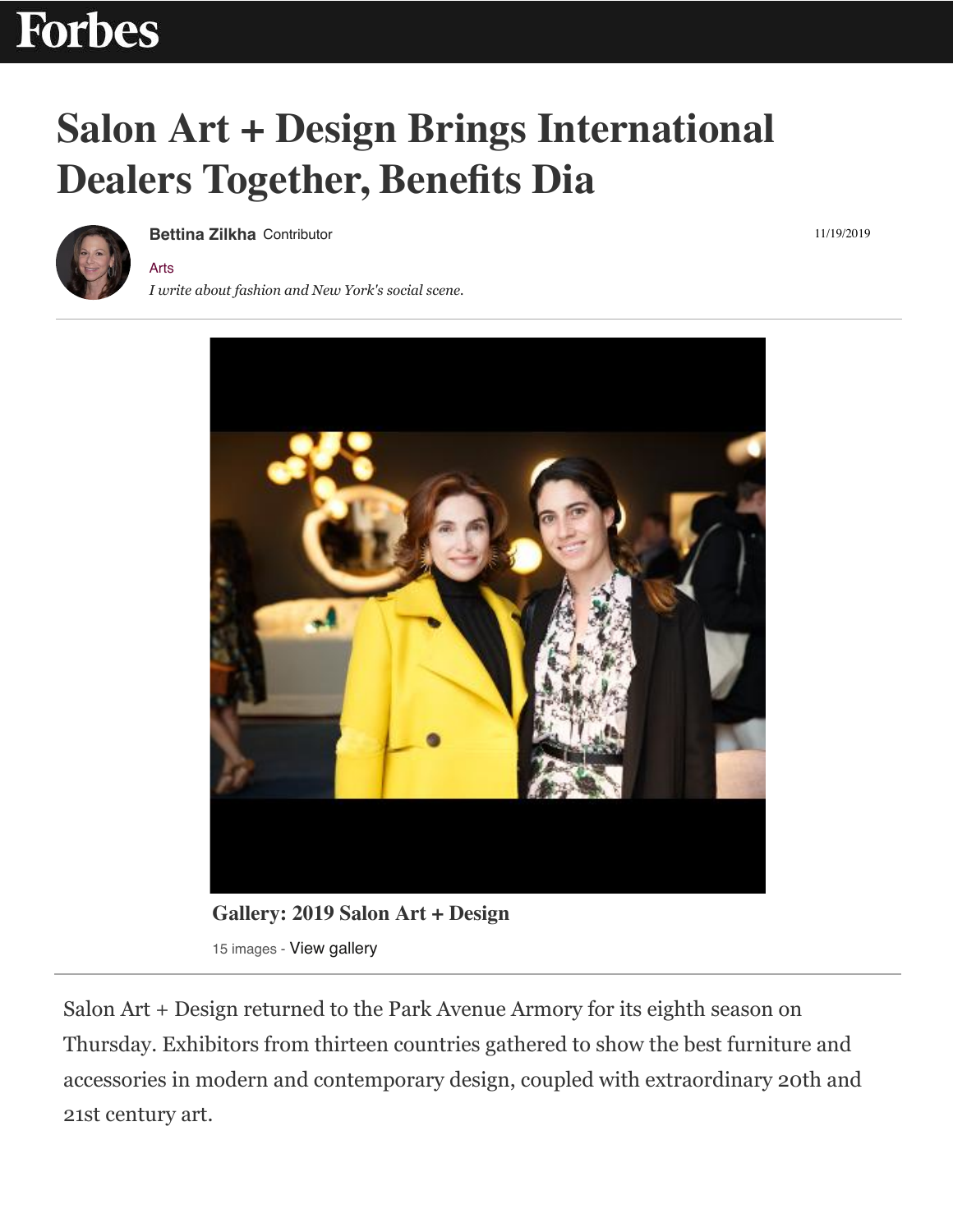Nearly 4,000 people attended Thursday's opening VIP cocktail, hosted by art-world [mother and daughter powerhouses Nathalie and Laura de Gunzburg, with all proceeds](https://www.forbes.com/pictures/5dcef9d72c886a0007ec3d7c/2019-salon-art--design/) going to Dia Art Foundation.

"There is a synergy here," said Nathalie de Gunzburg. "For both Dia and Salon, it's about creativity and bringing out the best in people - artists, dealers, collectors. I always find tons of things to buy at this fair."

"Salon is an amazing melting pot of design, vintage, modern and contemporary art," said Laura de Gunzburg. "In addition to that, Salon is committed to Dia's mission of supporting artists and helping them realize their visions."

Laura should know: she is a partner at The Cultivist, opening doors to exclusive art events to members around the world.

"The Cultivist always has something going on; the art world always has an art fair, or another show opening," said Laura. "At the moment, we have a group of members doing an international trip in Israel, in both Tel Aviv and Jerusalem."

The de Gunzburgs know how to bring out the great collectors: Beth Rudin DeWoody, Whitney Robinson, Patricia Herrera, Margaret Russell, Richard Mishaan and Anh Duong were strolling the halls in search of that perfect object of unparalleled quality.

At the entrance, Lalique set the bar high for excellence, with crystal birds floating printed on images of pearls, and Lalique windows to die for.

 Inside the exhibition hall, Liz O'Brien returned to Salon for the third time, with her signature mix of vintage pieces and contemporary design. Her star piece this year was an extraordinary terrazzo fireplace surround.

"The terrazzo panels are from the 1930's," said O'Brien. "They are by a San Francisco artist named Esther Bruton, signed in the design. We had the panels, but no way to really exhibit them, so we asked Stephen Antonson to make the surround. It's a wood core with plaster, done with a palette knife. It has great texture."